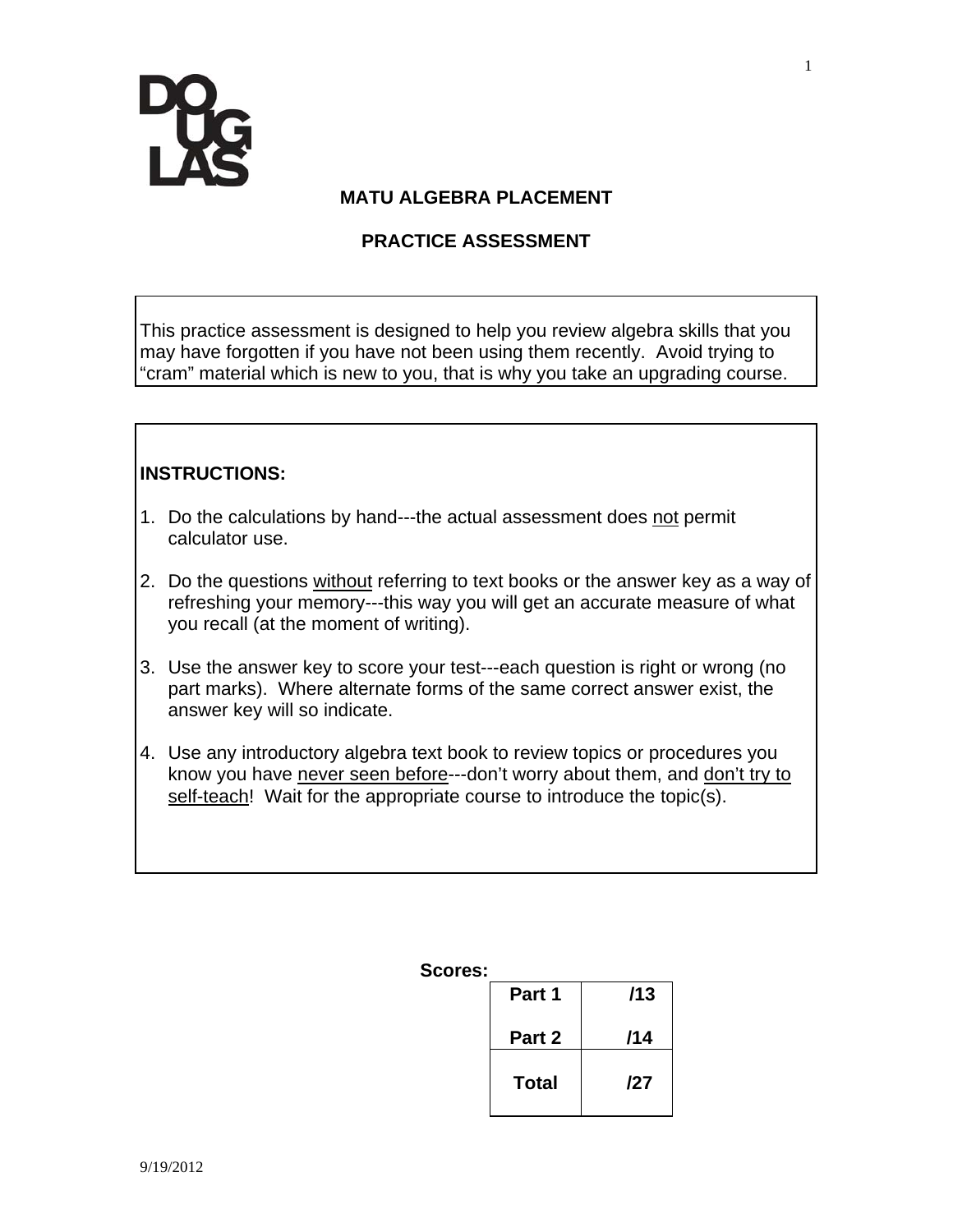# **Put your final answer in the space provided.**

| 1. | $5+3[4-2(8-5)]$                                         | 1. |
|----|---------------------------------------------------------|----|
|    |                                                         |    |
|    |                                                         |    |
|    |                                                         |    |
|    |                                                         |    |
|    |                                                         |    |
|    |                                                         |    |
|    |                                                         | 2. |
| 2. | $\frac{1}{3^{-2}}$ (simplify fully)                     |    |
|    |                                                         |    |
|    |                                                         |    |
|    |                                                         |    |
|    |                                                         |    |
|    |                                                         |    |
| 3. | If $a = -2$ and $b = -3$ , then $-2ab^3 = ?$            | 3. |
|    |                                                         |    |
|    |                                                         |    |
|    |                                                         |    |
|    |                                                         |    |
|    |                                                         |    |
| 4. | $\left(-2a^2b^3\right)\left(-12a^7b^4\right)$           | 4. |
|    |                                                         |    |
|    |                                                         |    |
|    |                                                         |    |
|    |                                                         |    |
|    |                                                         |    |
|    |                                                         |    |
|    | $\sqrt{18n^7t^3}$                                       | 5. |
| 5. | $\sqrt{63n^{14}t}$                                      |    |
|    |                                                         |    |
|    |                                                         |    |
|    |                                                         |    |
|    |                                                         |    |
|    |                                                         |    |
| 6. | $\sqrt{38}\sqrt{57}$ (simplify the answer, but not as a | 6. |
|    | decimal)                                                |    |
|    |                                                         |    |
|    |                                                         |    |
|    |                                                         |    |
|    |                                                         |    |

# **PART 1** Simplify the following (unless otherwise directed)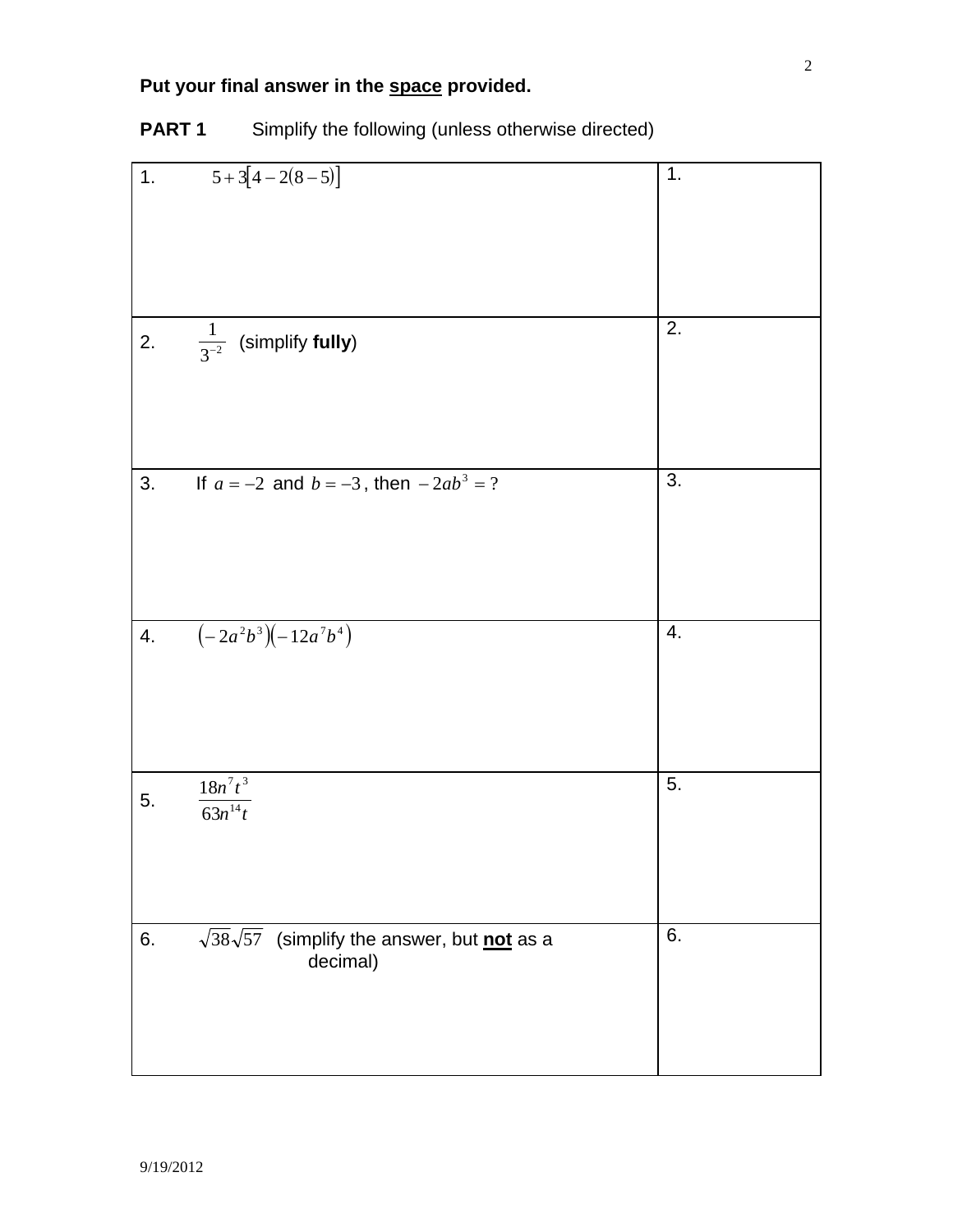| 7.  | $5(3a-2)-4(3a-1)$                    | 7.  |
|-----|--------------------------------------|-----|
| 8.  | $(2a-b)(3a-7)$                       | 8.  |
|     |                                      |     |
| 9.  | $\frac{(14x^5y^2)(21x^2y^3)}{7x^2y}$ | 9.  |
| 10. | $\frac{14x^5y^2 - 21x^2y^3}{7x^2y}$  | 10. |
| 11. | $(13n^5)^2$                          | 11. |
| 12. | Solve for x if $x-6=14-3x$           | 12. |
| 13. | <b>Factor:</b> $y^2 - y - 30$        | 13. |

## **END OF PART 1**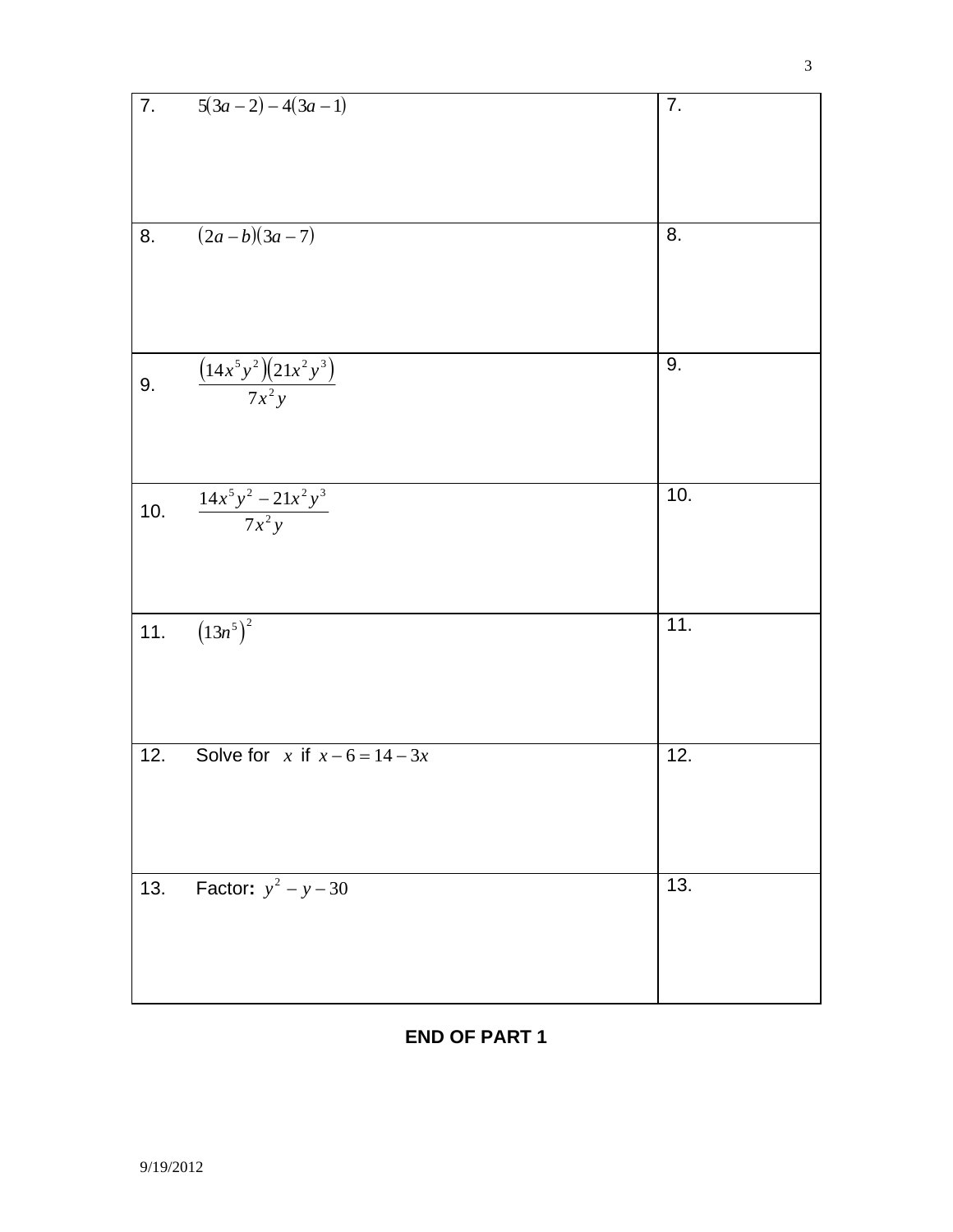| 14. | $\sqrt{147} - \sqrt{75}$ <b>DO NOT</b> convert to decimals                 | 14.               |
|-----|----------------------------------------------------------------------------|-------------------|
| 15. | <b>Factor:</b> $10x^2 + 21x - 10$                                          | 15.               |
| 16. | Simplify by making lowest terms:<br>$12ab - 3b$<br>3ab                     | 16.               |
| 17. | $\frac{2a-1}{7} - \frac{3a+2}{7}$                                          | $\overline{17}$ . |
| 18. | $\frac{n-3}{n} + \frac{n+5}{2}$                                            | 18.               |
| 19. | Solve for x if $\frac{x-3}{5} = \frac{x+5}{3}$                             | 19.               |
| 20. | Simplify by making lowest terms:<br>$\frac{x^2 + 6x - 7 = ?}{x^2 + x - 2}$ | $\overline{20}$ . |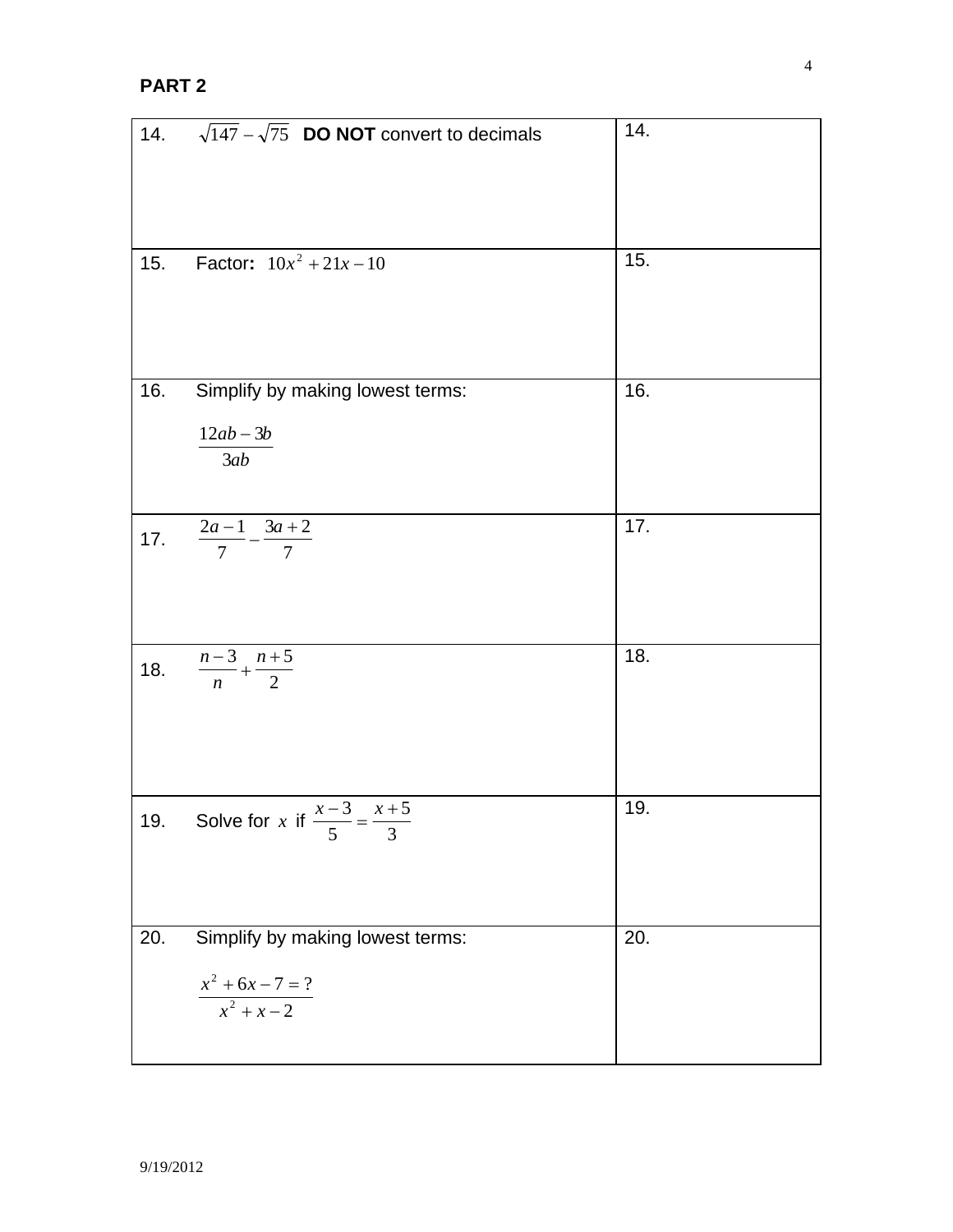| 21. | Solve for x if $x^2 - 5x - 24 = 0$                                                                                   | 21.                        |
|-----|----------------------------------------------------------------------------------------------------------------------|----------------------------|
|     |                                                                                                                      | 22.                        |
| 22. | Solve for h if $v = \frac{1}{3}\pi r^2 h$                                                                            |                            |
| 23. | Solve for $x$ and $y$ if<br>$x + 2y = -4$<br>$3x - y = 9$                                                            | 23.                        |
| 24. | Given $2y - 6x = 15$ as the equation of a line.<br>What is the "slope" and what is the<br>"y-intercept" of the line? | $24.$ slope =<br>$y-int =$ |
| 25. | Calculate the slope of this line<br>$\,6$<br>4<br>$\mathbf{2}$<br>$\overline{2}$<br>$\,6\,$<br>$\overline{4}$<br>8   | 25.                        |
| 26. | Given:<br>$\angle a=?$<br>a<br>b<br>$\angle b = ?$<br>110'                                                           | 26                         |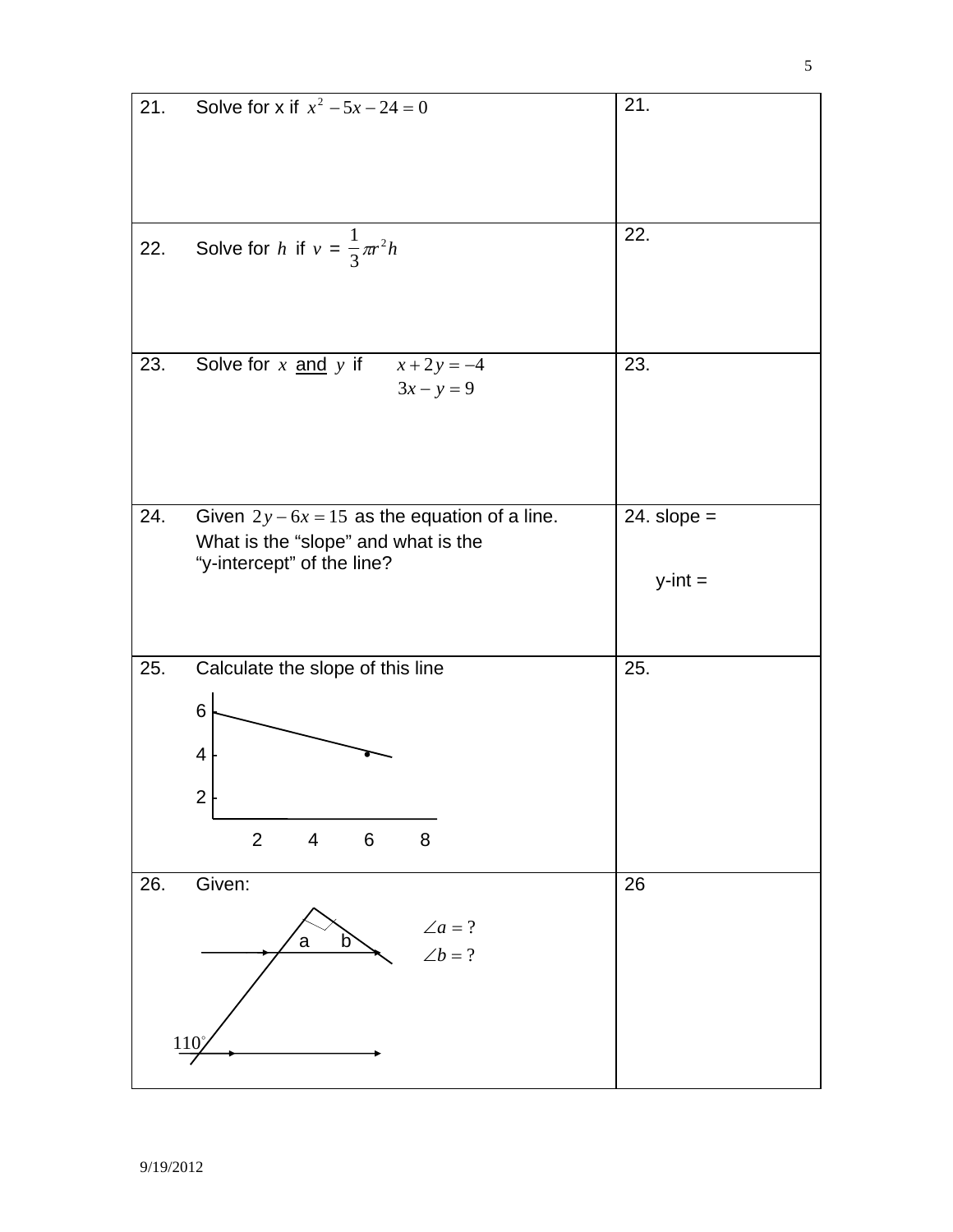